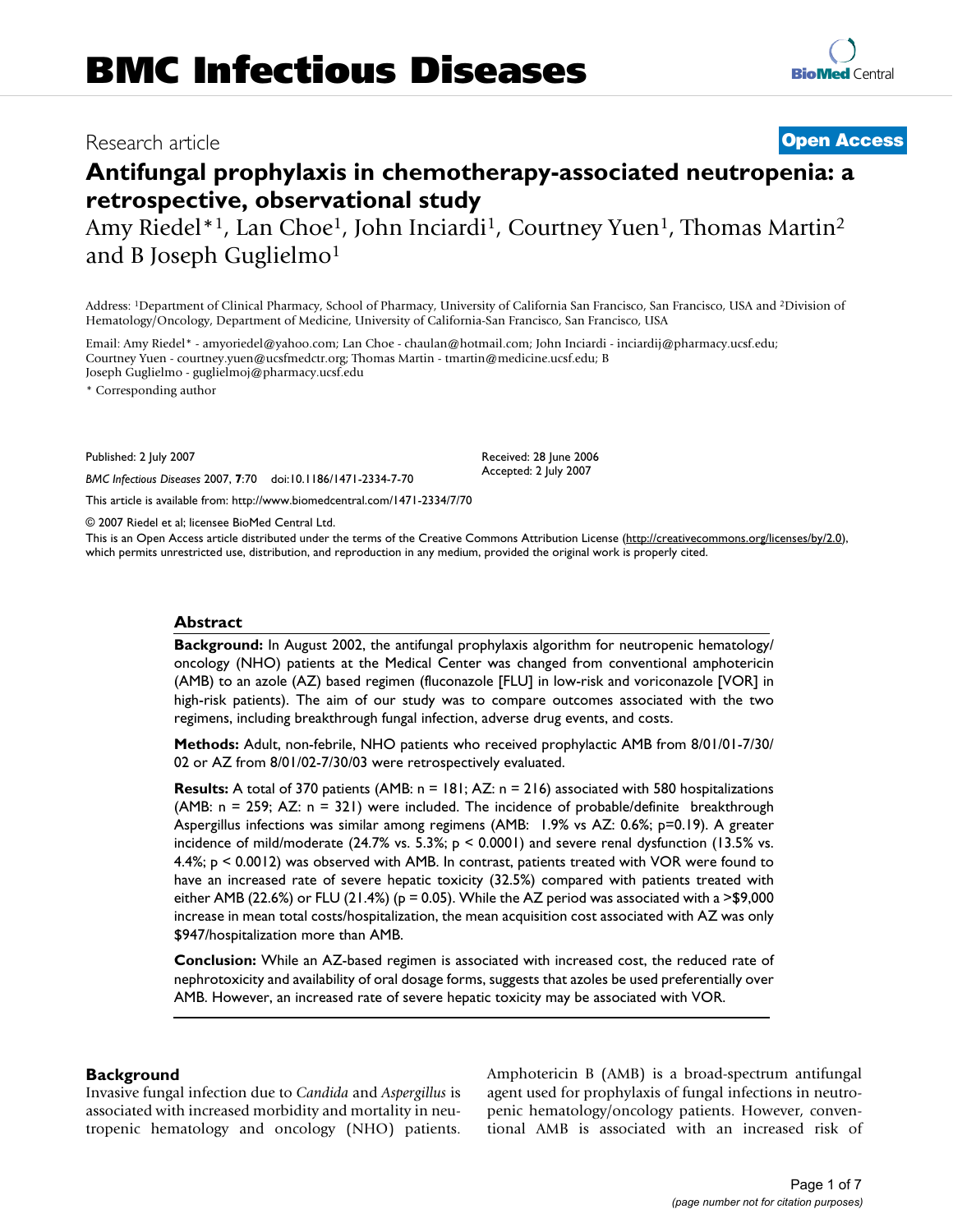infusion-related reactions and renal toxicity. Prospective, randomized, controlled trials have demonstrated that fluconazole (FLU) and voriconazole (VOR) are safe and effective alternatives to AMB in febrile, neutropenic patients and fluconazole has been found to be an effective prophylactic agent in neutropenia [1-4]. The Centers for Disease Control, Infectious Disease Society of America, and American Society of Blood and Bone Marrow Transplantation currently recommend FLU for the prevention of candidiasis for patients undergoing hematopoietic stem cell transplantation [5]. Of concern, FLU has inadequate activity versus *Aspergillus spp*. Although VOR has adequate activity versus *Aspergillus spp*, it is currently not approved by the Food and Drug Administration for use in febrile neutropenia. However, Walsh et al. (2002) demonstrated that VOR was superior to liposomal AMB in reducing documented breakthrough fungal infections ( $p =$ 0.02), severe infusion-related toxicity ( $p < 0.01$ ), and renal toxicity ( $p < 0.001$ ) in patients with febrile neutropenia [2]. Based on the results of this study, in August 2002, the University of California at San Francisco (UCSF) antifungal prophylaxis regimen was changed from conventional AMB to an azole-based regimen that included FLU and VOR. The objectives of this study were to compare the rate of breakthrough fungal infection, adverse drug events and costs associated with these prophylactic regimens.

## **Methods**

#### *Patients*

#### *Eligibility criteria*

The UCSF Committee on Human Research approved the study. All patients were treated at the UCSF Medical Center. Adult neutropenic (defined as an absolute neutrophil count  $\langle$  500 cells/mm<sup>3</sup>) hematology/oncology patients who received conventional AMB prophylaxis from August 1, 2001 through July 30, 2002, or who received FLU or VOR prophylaxis from August 1, 2002 to July 30, 2003, were included. During the AZ period, lowrisk patients, defined as leukemics or those receiving autologous transplant, received prophylaxis with FLU. High-risk patients, defined as those receiving allogeneic stem cell transplants, received prophylaxis with VOR. Patients were excluded if they received azoles or AMB for reasons other than prophylaxis.

#### *Administration of Study Medications*

In accordance with the UCSF antifungal prophylaxis algorithm, from August 1, 2001 through July 30, 2002, NHO patients received conventional intravenous AMB 0.3 mg/ kg/day initially titrated to 0.7 mg/kg/day as tolerated. From August 1, 2002 to July 30, 2003, low-risk NHO patients received FLU 400 mg by mouth daily and highrisk patients received VOR 200 mg by mouth twice daily. If unable to tolerate oral medications, patients could receive either FLU (400 mg/daily) or VOR 200 mg every 12 hrs intravenously.

#### *Study Design*

This investigation was a retrospective, observational, cohort study. Non-blinded reviews of patients' electronic files at UCSF, the pharmacy acquisition cost database, and the medical center cost accounting system were conducted. Collected information included: gender, age, diagnosis, cost of hospitalization (including pharmacy, chemistry laboratory, and hemodialysis), length of hospital stay, renal toxicity, hepatotoxicity, breakthrough fungal infections, hemodialysis (HD) requirements, reason for HD, and modification of antifungal prophylaxis. Duration of antifungal prophylaxis was calculated by the number of days from the start of therapy to discharge.

Diagnoses were condensed into the following groups: Hodgkin's disease, non-Hodgkin's lymphoma (including Burkitt's lymphoma, mantle cell lymphoma, T cell lymphoma, angioimmunoblastic lymphadenopathy, aggressive B-cell lymphoma, natural killer cell lymphoma, and cutaneous T-cell anaplastic lymphoma), myeloid neoplasms (including acute myelogenous leukemia, chronic myelogenous leukemia, myelofibrosis, and myelodysplastic syndrome), lymphocytic leukemia (including acute and chronic lymphocytic leukemia), multiple myeloma, and other hematologic disorders/malignancies (including anaplastic plasmacytoma, aplastic anemia, amyloidosis, and light chain deposition disease).

#### *Efficacy assessment*

The definitions of possible, probable, and definite breakthrough fungal infections were based upon clinical consensus guidelines on opportunistic fungal infections in cancer patients and stem cell recipients [6].

#### *Safety assessment*

Renal and hepatic toxicity were defined as per previous published trials of AMB, FLU, and VOR [2-4,7,8]. Mild to moderate renal toxicity was defined as >0.4 mg/dL increase in serum creatinine (Scr). Severe renal dysfunction was defined as at least a doubling of the Scr level (or an increase of at least 1 mg/dL if the base line was above upper normal limits).

Hospitalizations associated with acute HD or continuous veno-venohemofiltration (CVVH) were identified using billing codes. The patient's electronic files were further reviewed to determine etiology of renal failure and confirm the mode of dialysis.

Mild to moderate hepatic toxicity was defined as a tripling of the baseline value of serum aspartate aminotransferase (AST), or serum alanine aminotransferase (ALT), or serum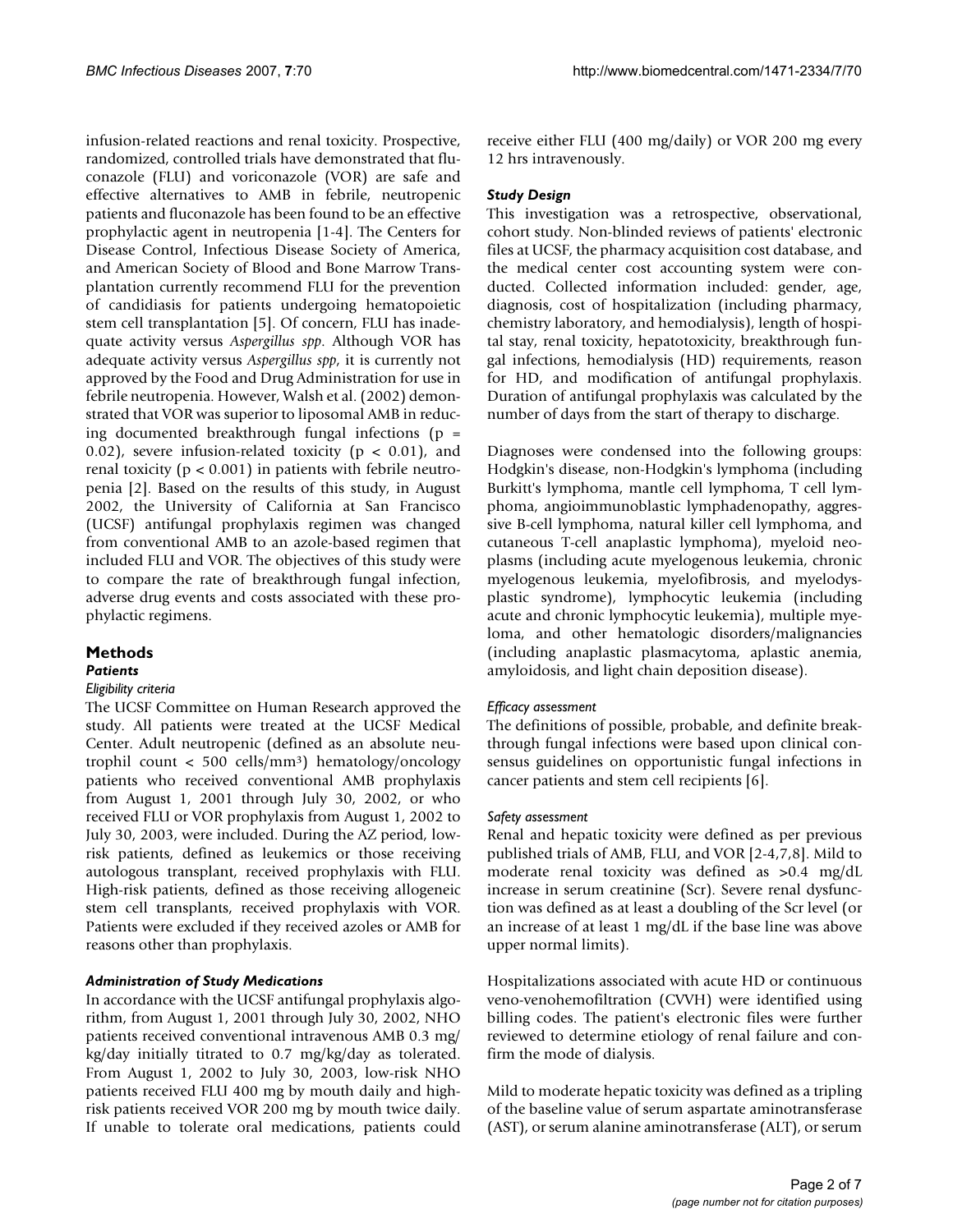alkaline phosphatase (Alk Phos) or a 1.5-fold increase in serum total bilirubin during therapy. Severe hepatic toxicity was defined as at least a five-fold increase in the baseline value of AST, ALT, or Alk Phos or a three-fold increase in serum total bilirubin during therapy.

#### *Cost Analysis*

Total hospital costs represent the UCSF cost of providing service and do not reflect charges or reimbursement. TSI (Transition System Inc., Eclipsys) was used to determine total, pharmacy and laboratory costs for all patients.

#### *Statistical Analysis*

Due to multiple hospitalizations for patients, continuous variables (age, length of stay, duration of therapy, baseline and peak lab values [Scr, AST, ALT, Alk Phos, T bili], costs) were analyzed using mixed effects logistic regression. Some of these variables (length of stay, duration of therapy, costs) were then log transformed to improve the distribution. These models controlled for the number of hospitalizations and include fixed effects for each medication and for each period.

Similarly, discrete variables (rates of infection, renal toxicity, hepatic toxicity) were analyzed using random effects

#### **Table 1: Patient Characteristics**

logistic regression. These models controlled for the number of hospitalizations and include fixed effects for each medication and for each period.

Multi-variable analyses were conducted for the outcome of total costs using mixed effects regression models that controlled for age, diagnoses, therapy (allogeneic transplant, autologous transplant, chemotherapy, other diagnoses), and duration of antifungal prophylaxis. The cost variables were then log transformed to improve the distribution. Multi-variable analyses were also conducted for the outcome of all fungal infection using random effects regression models that controlled for age, diagnoses, therapy (allogeneic transplant, autologous transplant, chemotherapy, other diagnoses), and duration of antifungal prophylaxis. These models include fixed effects for each medication and for each period.

Statistical significance was defined as a P value of < 0.05.

### **Results**

#### *Patient Characteristics*

A total of 370 patients associated with 580 hospitalizations were included in the analysis (Table 1). During the AZ period, FLU (low-risk patients) was used in 237 (74%)

|                                       | AMB Period vs. AZ Period              |                                  |                         |                      |  |
|---------------------------------------|---------------------------------------|----------------------------------|-------------------------|----------------------|--|
|                                       | AMB                                   | AZ.                              | Odds Ratio <sup>1</sup> | p-value              |  |
| No. of Hospitalizations               | 259                                   | 321                              |                         |                      |  |
| No. of Patients                       | 181                                   | 216                              |                         |                      |  |
| Mean Age <sup>2</sup>                 | 49.6 yrs $(19 - 86$ yrs) <sup>3</sup> | 50.3 yrs $(18 - 83 \text{ yrs})$ |                         | < 0.001 <sup>4</sup> |  |
| Gender                                | 65% male                              | 55% male                         | $OR = 0.00$             | 0.00095              |  |
| Diagnoses                             |                                       |                                  |                         |                      |  |
| <b>NHL</b>                            | 74 (29%)                              | 102 (32%)                        | $OR = 0.96$             | 0.97                 |  |
| Hodgkin's Disease                     | 11(4%)                                | 19(6%)                           | $OR = 1.38$             | 0.85                 |  |
| <b>Myeloid Neoplasms</b>              | 96 (37%)                              | 111(35%)                         | $OR = 0.56$             | 0.6                  |  |
| Lymphocytic Leukemia                  | 46 (18%)                              | 40 (12%)                         | $OR = 0.58$             | 0.66                 |  |
| Multiple Myeloma                      | 25 (10%)                              | 39 (12%)                         | $OR = 1.16$             | 0.9                  |  |
| Other                                 | 7 (3%)                                | 10(3%)                           | $OR = 6.45$             | 0.25                 |  |
| Therapy                               |                                       |                                  |                         |                      |  |
| Mini-transplant                       | 14 (8%)                               | 15(5%)                           | $OR = 0.98$             | 0.965                |  |
| Allo-transplant                       | 3(2%)                                 | 23 (7%)                          | $OR = 2.62$             | 0.22 <sup>5</sup>    |  |
| Auto-transplant                       | 39 (22%)                              | 42 (13%)                         | $OR = 0.63$             | 0.03 <sup>5</sup>    |  |
| Chemotherapy                          | 113(62%)                              | 136 (42%)                        | $OR = 1.16$             | 0.55 <sup>5</sup>    |  |
| Other                                 | 11(6%)                                | 19(6%)                           | $OR = 1.24$             | 0.59 <sup>5</sup>    |  |
| Twin-transplant                       | 1(0.6%)                               | 0                                |                         |                      |  |
| Mean Length of Stay <sup>2</sup>      | 20.9 days (19-23 days)                | 19.2 days (17.5-21.1 days)       |                         | 0.214                |  |
| Mean Duration of therapy <sup>2</sup> | 19.8 days (17.9-21.8 days)            | $16.5$ days $(15-18.1$ days)     |                         | 0.0094               |  |

1Odds ratios are from random effects regression models that controlled for the number of hospitalizations. The reported odds ratios are the odds of having the individual variables in the AZ period relative to the AMB period

2Reported means are least squared means from mixed effects regression models that controlled for the number of hospitalizations

<sup>3</sup>age range is the observed age range of the patients in each period

4p-values are from mixed effects logistic regression models that controlled for the number of hospitalization

5p-values are from random effects logistic regression models that controlled for the number of hospitalization

Note: AMB = amphotericin; AZ = Azole; FLU = fluconazole; VOR = voriconazole; NHL = non-Hodgkin's lymphoma; OR = odds ratio; Allotransplant = allogeneic stem cell transplant; auto-transplant = autologous stem cell transplant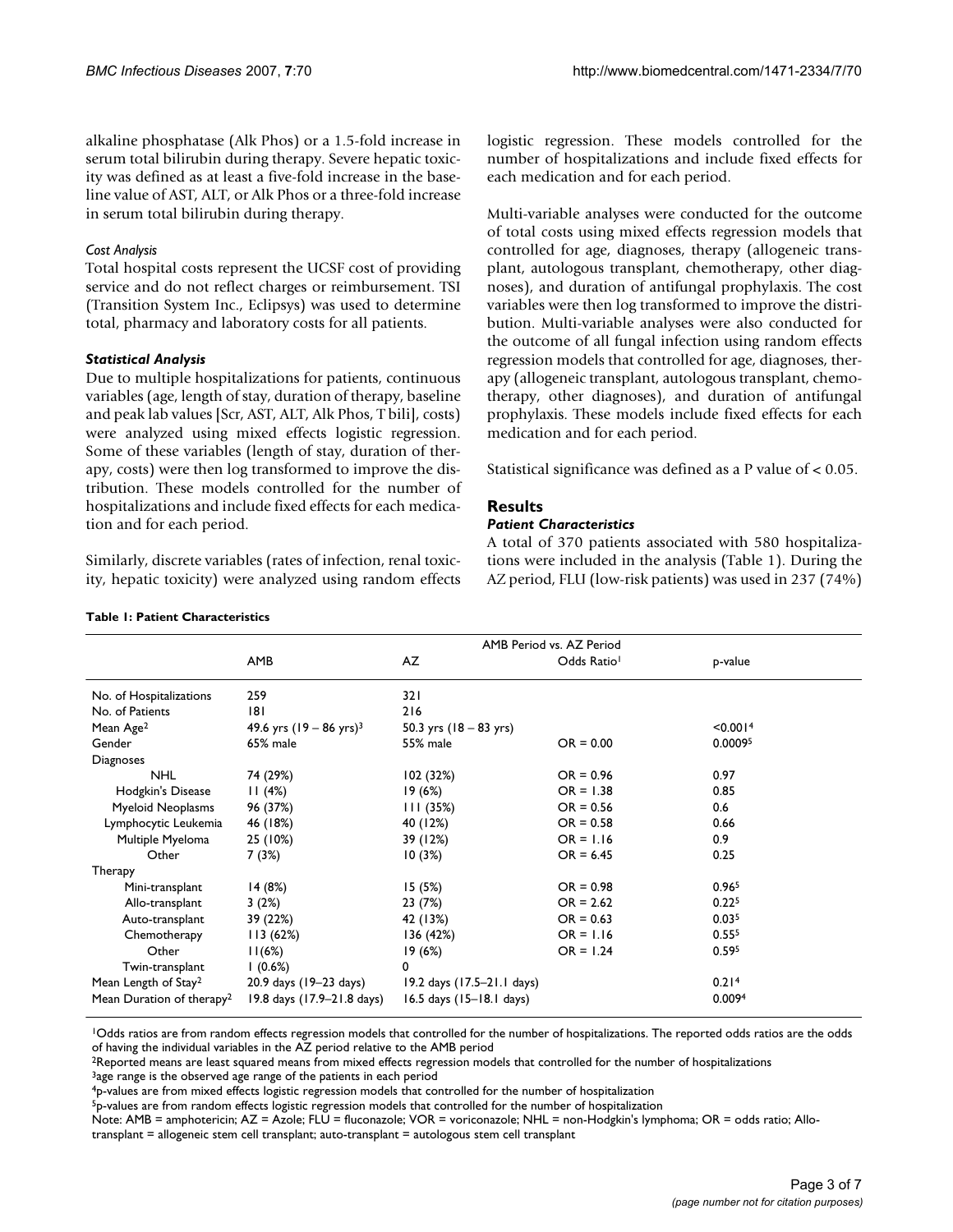and VOR (high-risk patients) for 84 (26%) of the hospitalizations. During the AMB period, the majority of patients were hospitalized either once (68.5%) or twice (21.5%). Similarly, in the AZ period, most patients were hospitalized once (FLU 74.3%; VOR 78.1%) or twice (FLU 18.1%; VOR 12.5%). Twenty-seven patients were treated during both periods. During the AZ period, 19 patients were treated with both FLU and VOR during multiple hospitalizations.

Patients in the AZ period were older than patients in the AMB period (50.3 vs. 49.6 years of age, respectively; 95% Confidence Interval [CI] -0.85 – -0.65, standard error [SE]  $= 0.052$ ,  $p < 0.001$ ). The admitting diagnoses were similar between periods; the majority of diagnoses were myelogenous neoplasms, non-Hodgkin's lymphoma, lymphocytic leukemia, and multiple myeloma. Significantly fewer patients in the AZ period underwent auto-transplant (13% vs. 22%, OR = 0.63, 95% CI 0.42–0.95, p = 0.03). Otherwise, treatments (mini-transplant, allo-transplant, chemotherapy, etc) were similar between periods  $(p > 0.2)$ . The following baseline lab values were similar between the two periods: Scr (AZ 1.01 vs. AMB 0.97; 95% CI 0.9 – 1.03, SE = 0.035, p = 0.28), AST (AZ 28.65 vs. AMB 26.32; 95% CI 0.84 – 1.00, SE = 0.05 p = 0.08), ALT  $(AZ 28.73 \text{ vs. } AMB 27.85; 95\% \text{ CI } 0.84 - 1.12, \text{ SE} = 0.07,$ p = 0.67), Alk Phos (AZ 79.76 vs AMB 77.27; 95% CI 0.88  $- 1.07$ , SE = 0.05, p = 0.51), and Tbili (AZ 0.74 vs. AMB 0.74;  $95\%$  CI 0.9 – 1.11, SE = 0.05, p = 0.98)

Patients in the AMB period received antifungal prophylaxis significantly earlier than patients in the AZ period (1.8 vs. 3.9 days from admission to start of therapy; 95% CI – 2.87 – -1.37, SE = 0.38, p < 0.001). The mean lengths of stay were similar (19.2 days in the AZ period and 20.9 days in the AMB period;  $95\%$  CI = 8.9 – 17.4, SE = 1.16, p  $= 0.21$ ). Duration of antifungal prophylaxis was significantly longer during the AMB period (19.8 days vs. 16.5 days; 95% CI 11.22 – 23.44, SE = 1.17, p = 0.009).

|  | Table 2: Breakthrough fungal infections |  |  |
|--|-----------------------------------------|--|--|
|--|-----------------------------------------|--|--|

#### *Breakthrough Fungal Infections*

Overall, the incidence of breakthrough fungal infections was similar in the AZ and AMB periods (13.7% vs. 10.4% respectively; OR = 1.38, 95% CI 0.82 – 2.34, p = 0.23) (Table 2). After multi-variable analyses controlling for age, diagnoses, therapy (allogeneic transplant, autologous transplant, chemotherapy, other diagnoses), and duration of antifungal prophylaxis, the rate of breakthrough fungal infection was similar during both the AZ and AMB period  $(OR = 1.53, 95\% \text{ CI } 0.852 - 2.761, p = 0.15).$ 

While not statistically significant, the rate of probable and definite breakthrough fungal infections, including that due to Aspergillus, was less during the AZ period (AZ 0.6% vs. AMB 1.9%; OR = 0.33, 95% CI 0.06 - 1.73, p = 0.19).

Three of the probable/definite Aspergillus infections in the AMB period were fatal; neither of the probable/definite Aspergillus infections in the AZ period was fatal. Of the two patients in the AZ period who developed a probable/definite Aspergillus infection, one received FLU and the other received VOR.

While infrequent, the rate of probable and definite Candida infections in the AMB and AZ periods was similar between groups (1.5% vs. 1.6%, respectively;  $OR = 0.97$ , 95% CI 0.25 – 3.76, p = 0.97). During the AMB period, probable breakthrough Candida infections included hepatosplenic candidiasis  $(n = 1)$ , esophagitis  $(n = 1)$ , and thrush  $(n = 2)$ . In the AZ period, two cases of probable Candida infections (oral candidiasis and one case of splenic candidiasis were observed. The patient with probable splenic candidiasis also had possible Aspergillus pulmonary disease. Three cases of definite disseminated fungal infections (*Candida kruseii* [n = 1] and *Candida glabrata* [n = 2]) were observed during the AZ period. One patient with *Candida glabrata* sepsis had a concomitant possible Aspergillus pneumonia. Of those patients with

|                      | AMB Period vs. AZ Period |                |                         |            |  |
|----------------------|--------------------------|----------------|-------------------------|------------|--|
|                      | AMB ( $n = 259$ )        | $AZ (n = 321)$ | Odds Ratio <sup>1</sup> | $p-value2$ |  |
| Any Fungal Infection | 27 (10.4%)               | 44 (13.7%)     | $OR = 1.38$             | 0.23       |  |
| Possible             | 18(6.9%)                 | 37 (11.5%)     |                         |            |  |
| Probable/Definite    | 9(3.5%)                  | 7(2.2%)        |                         |            |  |
| Aspergillus 5 (1.9%) |                          | 2(0.6%)        | $OR = 0.33$             | 0.19       |  |
| Candida $4(1.5%)$    |                          | 5(1.6%)        | $OR = 0.97$             | 0.97       |  |

1Odds ratios are from random effects regression models that controlled for the number of hospitalizations. The reported odds ratios are the odds of having a breakthrough infection in the AZ period relative to the AMB period

 $2<sub>p</sub>$ -values are from random effects logistic regression models that controlled for the number of hospitalization

\*Two patients in the FLU group had both Aspergillus and Candida infections in the same hospitalization

\*Of the two patients in the AZ group who had probable/definite breakthrough Aspergillus infection, one patient received FLU and the other received VOR

Note: AMB = amphotericin; AZ = Azole; FLU = fluconazole; VOR = voriconazole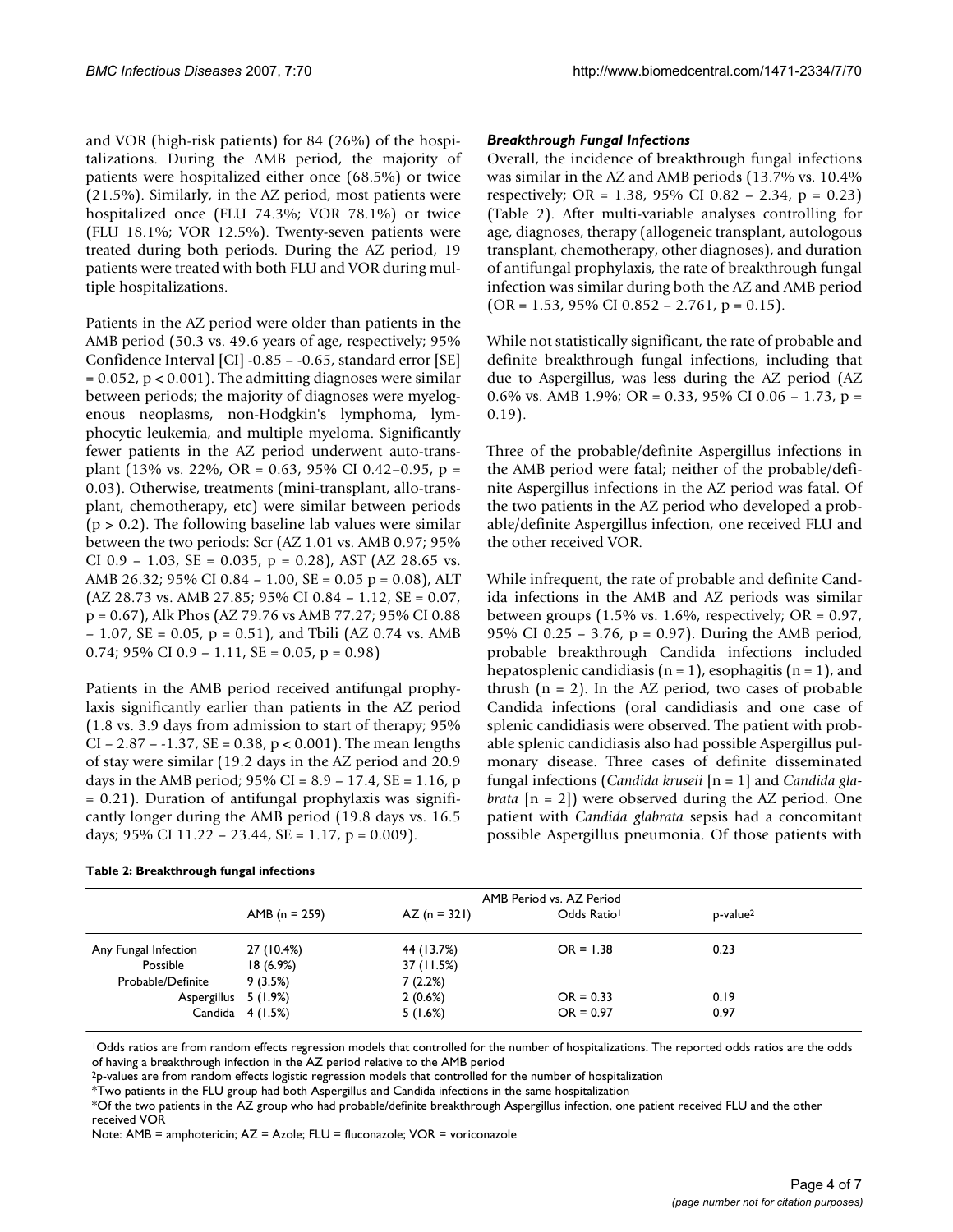breakthrough Candida fungal infection, all received prophylaxis with FLU. No cases of breakthrough candidal infection were observed with VOR prophylaxis.

#### *Renal Dysfunction*

Fewer hospitalizations in the AZ period were associated with mild/moderate (AZ 5.3% vs. AMB 24.7%; OR = 0.18, 95% CI 0.11 – 0.3, p < 0.0001) and severe renal dysfunction (AZ 4.4% vs. AMB 13.5%; OR = 0.29, 95% CI 0.14 – 0.64, p < 0.0012). Hemodialysis requirements were infrequent during both time periods (AMB: 2.3%; AZ: 4%). Eleven of 19 patients (58%) requiring HD were found to be HD-dependent prior to admission. Two patients in the AMB period and four patients in the AZ period developed new onset renal failure requiring HD. Notably, one patient in the AZ period was switched to lipid-based AMB and subsequently developed acute renal failure requiring HD.

### *Hepatic Toxicity*

Serum AST, ALT, Alk Phos and T bili levels were available for 540 hospitalizations ( $AMB = 243$ ; FLU = 217; VOR = 80). The AZ period was associated with a lower incidence of mild/moderate hepatic toxicity (AZ 33.7% vs. AMB 48.6%; OR = 0.58, 95% CI 0.29 – 1.05, p = 0.03). The rate of severe hepatic toxicity did not differ between periods (AZ 21.4% vs. AMB 25.3%; OR = 1.23, 95% CI 0.81 – 2.03, p = 0.28). However, patients receiving VOR prophylaxis had a greater incidence of severe hepatic toxicity when compared with those patients treated with either AMB or FLU (32.5% vs. 21.4% vs. 22.6%, respectively; OR  $= 1.91$ , 95% CI 1 – 3.64, p = 0.0507). Patients receiving VOR (n = 80) experienced a higher average peak AST (VOR 56 vs. FLU 39, 95% CI 1.2 – 1.8, SE = 0.1, p < 0.001; VOR 56 vs. AMB 39, 95% CI 1.2 – 1.7, SE = 0.1, p < 0.001) and ALT (VOR 70 vs. FLU 44, 95% CI 1.3 – 2.0, SE = 0.11, p < 0.001; VOR 70 vs. AMB 50, 95% CI 1.1 – 1.8, SE =  $0.11$ ,  $p < 0.001$ ).

### *Modification of Antifungal Prophylaxis*

Modification of antifungal therapy took place more frequently during the AZ period (AZ 13.1% vs. 23% AMB; OR = 2.19, 95% CI = 1.3 – 3.69, p = 0.003). Modification was most commonly associated with initial receipt of FLU and resulted in a switch to VOR due to possible, probable or definite breakthrough fungal infection (n = 25), development of new neutropenic fevers  $(n = 36)$ , and initiation of high dose steroids  $(n = 1)$ . There was no difference in the rate of discontinuation between AMB and VOR  $(13.1\% \text{ vs. } 11.9\%$ , respectively  $p = 0.76$ ). VOR prophylaxis was modified in response to elevated LFTs  $(n = 8)$ , QTC prolongation ( $n = 1$ ), and for unknown reasons ( $n = 1$ ) 1). Modification of AMB to lipid-based AMB, itraconazole, FLU or VOR took place in response to an increasing Scr  $(n = 18)$ , anaphylactic reaction  $(n = 1)$ , possible, probable, or definite breakthrough fungal infection  $(n = 6)$ , development of new neutropenic fevers (n = 2), elevated LFT's  $(n = 2)$ , possible AMB associated bone marrow suppression  $(n = 1)$ , and unknown  $(n = 4)$ .

#### *Patients Treated in Both the AMB and AZ Periods*

Twenty-seven patients, representing 82 hospitalizations, were treated in both periods. These patients were determined to have similar rates of renal dysfunction, hepatic dysfunction, and breakthrough fungal infections as those patients solely treated in a single study period.

#### *Cost Analysis*

When the cost of the AZ period was compared to the AMB period, a \$9,128/hospitalization increase in the mean total cost, \$9,390/hospitalization increase in the mean pharmacy costs, and \$68/hospitalization increase in mean laboratory costs was observed (Tables 3, 4). Multivariable analyses confirmed significantly less cost associated with AMB period (95% CI 0.65 – 0.78; p < 0.0001).

Of note, caspofungin, an expensive agent by acquisition cost, was available solely during the AZ period. When the cost of caspofungin was removed from the analysis for the AZ period, the mean increase in total cost and pharmacy cost decreased to \$8,916 and \$9,090, respectively. While the increase in pharmacy costs was substantial between periods, the increase in mean acquisition cost of antifungals increased by only \$947/hospitalization during the AZ period. In addition to the increased cost associated with FLU and VOR, a \$157,490 increased total cost associated with greater use of caspofungin was observed during the AZ period. When this cost of caspofungin was removed from the analysis, the increased mean antifungal cost of the AZ period further decreased to \$476/hospitalization. Of note, severe renal dysfunction was associated with a \$20,465 (95% CI \$10,458 to \$33,729; p < 0.0004) increased total cost and \$5,973 (95% CI \$2199 to  $$11,400; p = 0.03$  increased pharmacy cost per hospitalization. Compared to those patients without hepatic toxicity, patients with severe hepatic toxicity had an associated increased total hospital cost of \$35,543 (95% CI \$30,409, to \$41,499; p < 0.0001) and increased pharmacy cost of \$12,411 (95% CI \$10,178 to \$15,111; p < 0.0001).

### **Discussion**

The current study was designed to compare patient outcomes and costs associated with AZ or AMB prophylaxis in NHO patients. While retrospective in design, the current investigation is the largest with respect to the evaluation of VOR for primary prophylaxis in NHO patients.

There are several limitations to the study. As with any retrospective, observational cohort study, the influence of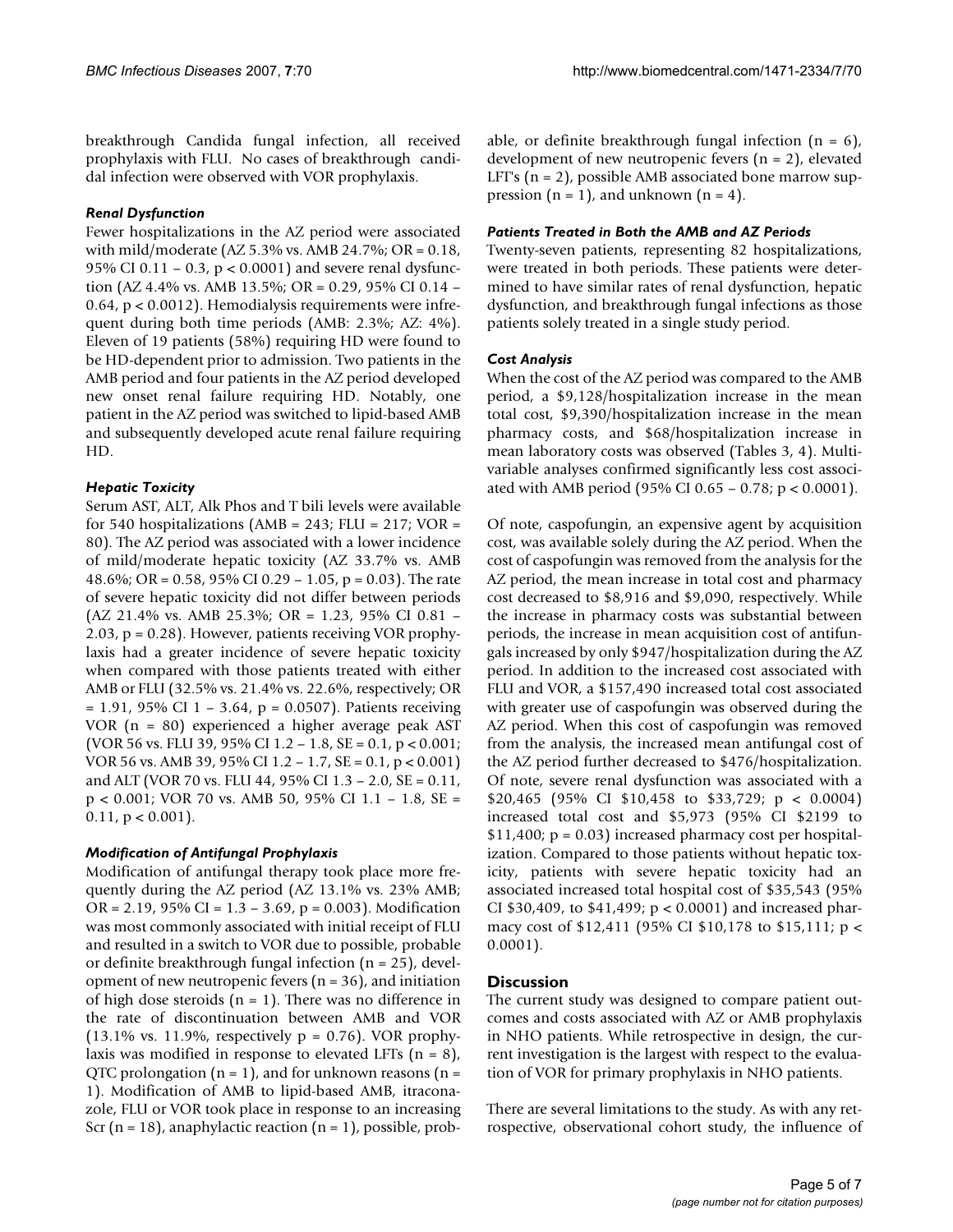|                    | AMB Period vs. AZ Period                         |                       |                      | AZ Period              |                        |  |
|--------------------|--------------------------------------------------|-----------------------|----------------------|------------------------|------------------------|--|
|                    | AMB Period ( $n = 259$ ) AZ Period ( $n = 321$ ) |                       | p-value <sup>1</sup> | FLU (n = 237)          | $VOR (n = 84)$         |  |
| Mean Total         | \$44.129                                         | \$53,257              | 0.0141               | \$42,350               | \$66,975               |  |
| Costs <sup>2</sup> | $($ \$39,643–\$49,122)                           | $(47,834 - 559,296)$  |                      | $($ \$37,952-\$47,257) | $($ \$55,892–\$80,255) |  |
| Mean Pharm         | \$10.361                                         | \$19.751              | < 0.0001             | \$12,009               | \$32,484               |  |
| Costs <sup>2</sup> | $($ \$9,043–\$11,871)                            | $($17,229 - $22,642)$ |                      | $($10,447 - $13,805)$  | $($ \$25,792–\$40,911) |  |
| Mean Lab           | \$438                                            | \$506                 | 0.02                 | \$467                  | \$548                  |  |
| Costs <sup>2</sup> | $($402 - $477)$                                  | $($464 - $552)$       |                      | $(427 - 510)$          | $($473 - $636)$        |  |

#### **Table 3: Hospital costs (US Dollars)\***

<sup>1</sup>p-values are from mixed effects logistic regression models that controlled for the number of hospitalizations. P-values reflect the comparison of the cost in the AZ period relative to the cost in the AMB period

2Reported means are least squared means from mixed effects regression models that controlled for the number of hospitalizations All costs are rounded to the nearest dollar. All costs are means (lower 95% confidence interval to upper 95% confidence interval) Note: AMB = Amphotericn; AZ = Azole; FLU = flunconazole; VOR = voriconazole; Pharm = pharmacy; Lab = Laboratory.

confounding factors is a concern. An additional challenge was analyzing those patients who received multiple courses of antifungals. Using mixed or random effects logistic regression models that controlled for the number of hospitalizations and includes fixed effects for each medication and each period, this bias was statistically minimized. The subgroup analyses of those patients with multiple admissions, however, suggest that multiple hospitalizations did not correlate with worse outcomes.

Not surprisingly, the incidence of mild/moderate and severe renal dysfunction was significantly higher in the AMB period, consistent with other reports [1,8]. Notably, renal dysfunction was associated with significantly increased costs, independent of the study period.

While the nephrotoxic potential of conventional amphotericin is well recognized, the need for hemodialysis was found to be infrequent.

The rate of severe hepatic toxicity was not significantly different between the AMB and AZ periods. However, patients treated with VOR had a significantly greater rate of severe hepatic toxicity. Our findings regarding hepatic toxicity associated with VOR differ from those reported in previous prospective, controlled clinical studies; it is possible that the increased rate may be due to confounding factors, including concomitant use of hepatotoxic agents [1-4,7]. Nevertheless, VOR was associated with increased rate and severity of liver dysfunction.

While not statistically significant, the incidence of probable and definite breakthrough fungal infections was greater during the AMB period. However, it is interesting to note that all breakthrough Candida infections and 4 of the 5 cases of fatal possible breakthrough Aspergillus infections occurred in those patients who received FLU prophylaxis.

The AZ period was associated with an increase of >\$9,000/ hospitalization in the mean total and pharmacy costs. These increases in costs may represent the increased rate of allogeneic transplants conducted in significantly older patients treated during the AZ period. More recent improvement in supportive care medications have allowed for increased allogeneic and autologous transplantation in an older population of patients compared to the past. Despite the substantial increase in hospitaliza-

|  | Table 4: Total, median, and mean acquisition cost of antifungals (US Dollars) |  |  |  |
|--|-------------------------------------------------------------------------------|--|--|--|
|--|-------------------------------------------------------------------------------|--|--|--|

|              | AMB Period (n = $255$ ) <sup>1</sup> |                         |                          |                        | AZ Period (n = $317$ ) <sup>1</sup> |                         |                          |                        |
|--------------|--------------------------------------|-------------------------|--------------------------|------------------------|-------------------------------------|-------------------------|--------------------------|------------------------|
|              | n <sup>2</sup>                       | Total Cost <sup>3</sup> | Median Cost <sup>4</sup> | Mean Cost <sup>4</sup> | n <sup>2</sup>                      | Total Cost <sup>3</sup> | Median Cost <sup>4</sup> | Mean Cost <sup>4</sup> |
| <b>AMB</b>   | 254                                  | \$119,194               | \$70 (\$65-\$76)         | \$467 (\$274–\$661)    | 198                                 | \$36,129                | $$18($9 - $27)$          | \$113(\$40–\$186)      |
| <b>FLU</b>   | 33                                   | \$8,343                 | 0                        | $$29 ($2 - $56)$       | 228                                 | \$78,849                | $$173 ($108 - $224)$     | $$245 ($211 - $278)$   |
| <b>VOR</b>   | 4                                    | \$10,485                | 0                        | $$34 ($0 - $76)$       | 160                                 | \$216,559               | \$75 (0-\$250)           | \$682 (\$563-\$802)    |
| <b>CASPO</b> |                                      | \$17,228                | 0                        | $$66 ($11 - $122)$     | 43                                  | \$174,718               | 0                        | \$537 (\$333–\$741)    |
| <b>ITRA</b>  | 50                                   | \$7,984                 | 0                        | $$29($19-$40)$         | 6                                   | \$833                   | 0                        | $$3($0-$5)$            |
| Total        | 348                                  | \$164,405               | \$70                     | \$630                  | 645                                 | \$507,175               | \$266                    | \$1,577                |

1Number of hospitalizations with available charges

2Number of hospitalizations with charges for the individual antifungals

<sup>3</sup>All costs are rounded to the nearest dollar

4Median or mean cost (lower 95% confidence interval to upper 95% confidence interval). Reported means are least squared means from mixed effects regression models that controlled for the number of hospitalizations

Note: AMB = amphotericin; AZ = Azole; FLU = fluconazole; VOR = voriconazole; CASPO = caspofungin; ITRA = itraconazole